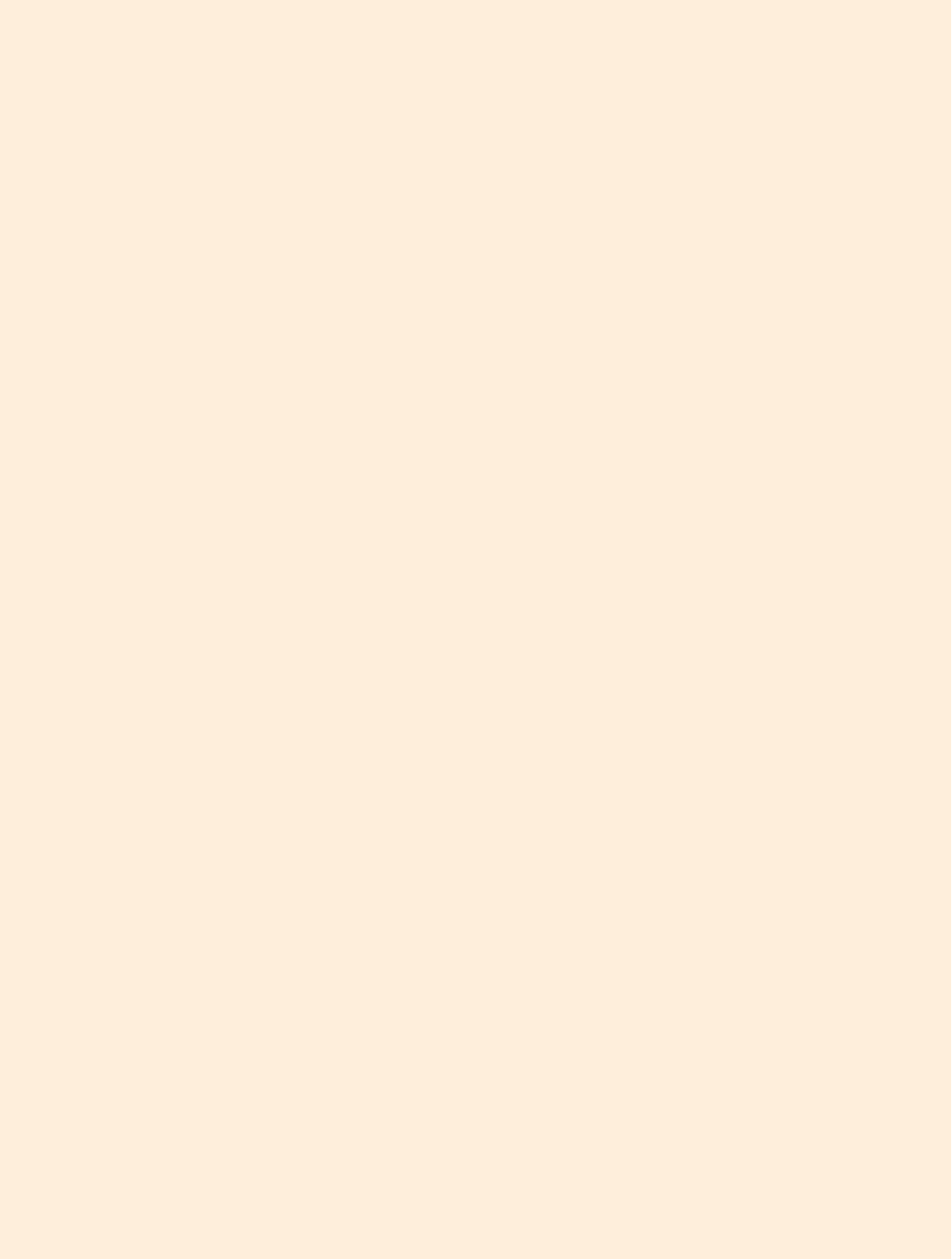# **Chapter 2: Planning and Financial Management**

#### **Introduction**

Planning involves defining annual/multi-year strategies, resources and actions that are required to be taken to achieve government's priorities within a given time frame by making optimum use of available resources and minimizing risks. It helps in giving right direction to the implementing agencies by providing performance measures to gauge progress and maintain control over execution of the programme in a time bound and cost effective manner. This becomes even more critical in multi-dimensional programmes/issues such as women empowerment, the implementation of which requires involvement of large number of departments and agencies.

Deficiencies noticed in the planning and financial management of the schemes covered under the performance audit are discussed below.

## **2.1 Planning**

Assessment of requirement and providing adequate funding commitment through budgetary approvals is a key element of planning in any development programme. It also presupposes availability of adequate and reliable data for identification of beneficiaries and putting in place a proper institutional framework to coordinate and implement strategies for achievement of programme objectives in an efficient and optimal manner.

#### **2.1.1 Absence of gender budgeting**

As women face disparity in access to and control over services/resources and bulk of public expenditure has been in gender neutral sectors, a need was felt to promote women's equality and empowerment by introducing gender responsive budgeting in India.

Gender Budgeting (GB) is defined as the application of gender mainstreaming in the budgetary process. It encompasses a gender perspective at all levels and stages of the budgetary process and paves the way for translating the gender commitments to budgetary commitments. The gender budgeting is a means of ensuring that public resources are allocated in an equitable way so that most pressing needs of a specific gender groups are satisfied. It seeks to view the government budget from a gender perspective in an order to assess as to how it will address the different needs of women.

In 2004-05, the Ministry of Finance, GoI created an institutional mechanism for mainstreaming gender by mandating setting up of Gender Budgeting cells in all ministries/departments and prepare gender responsive budget. Ministry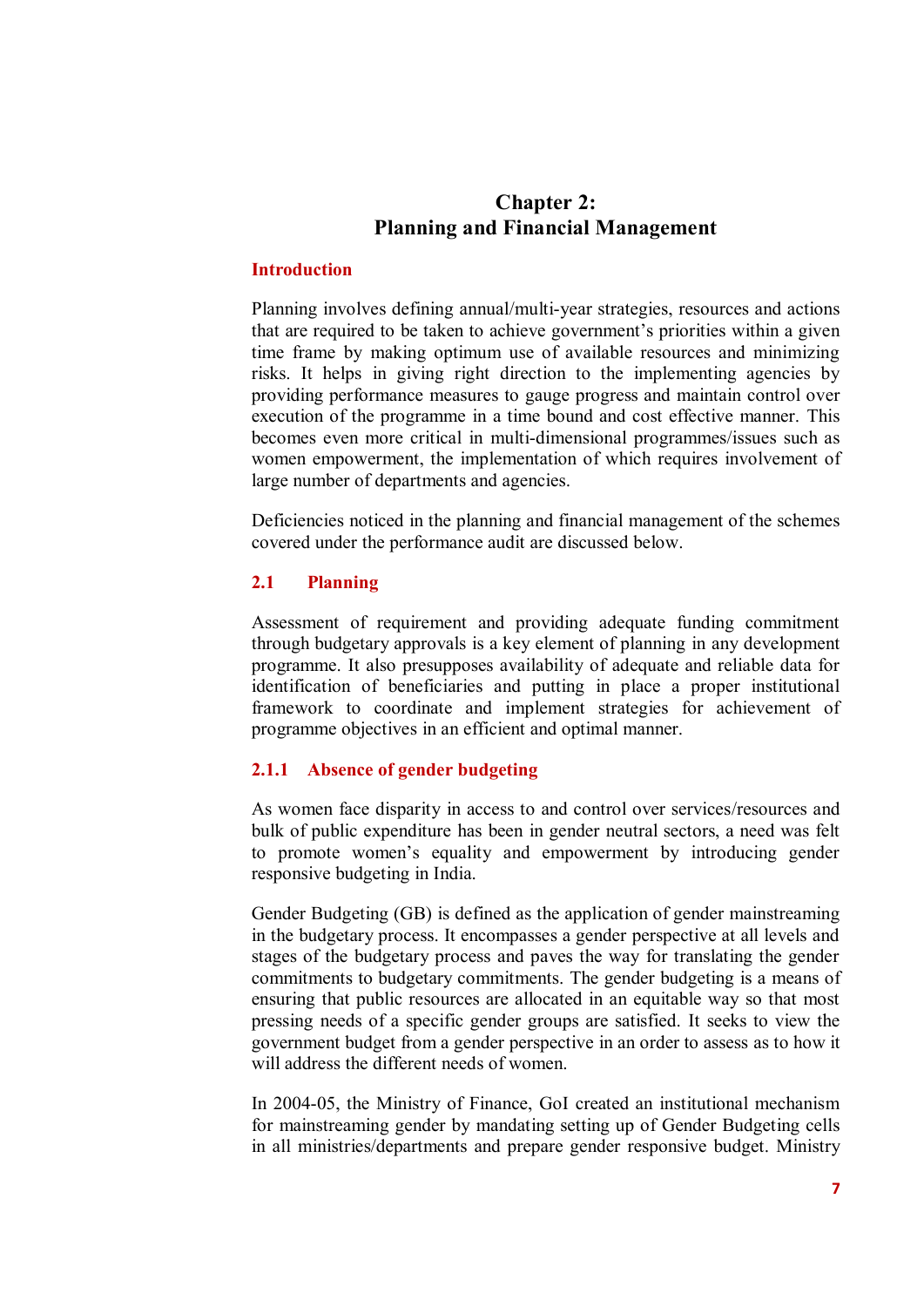of Finance, GoI issued a GB charter in March 2007 defining the roles and functions of Gender Budgeting cells which included identification of three to six largest programmes implemented by the ministry to conduct an analysis of gender issues addressed by them, suggesting policy interventions, organising training/capacity building, conducting performance audits, designating best practices etc.

The Ministry of Finance made it mandatory that gender outcomes form part of the outcome budget of the respective Departments/Ministries. The gender budgeting scheme of the Government encourages State Government and PRIs to evolve plans and strategies for undertaking gender budgeting by providing financial support, training etc.

The Government of Uttar Pradesh (GoUP) declared State Women Policy in 2006 for empowerment of women in which the principle of gender based budgeting was accepted for introduction from the year 2005-06. The main objective of gender budgeting was to make Government budget an effective medium for empowerment of Women in the State.

We in Audit observed (July 2015) that:

Government of UP has not adopted the Gender Budgeting even after 10 years of declaration of the above policy in 2006 and was not maintaining gender based budget data/information about allocation and expenditure as of March 2015.

GoUP has still not setup the necessary institutional mechanism viz., GB cells in various departments for formulation of gender based budget.

Department of Finance has not prepared any time bound programme for implementation of gender budgeting in the State.

Due to non-implementation of gender based budgeting, gender perspective of budget allocation and expenditure in various Schemes covered under this performance audit could not be ascertained.

Failure of the State Government to implement such an important decision for women empowerment, even after 10 years of declaration of its commitments, is indicative of inadequate priority being accorded by the Government to issues related to women empowerment. In absence of GB, gender mainstreaming was not ensured in the State and gender differential impact of the budget could not be assessed.

**Recommendation:** The Government should take immediate steps to setup GB cells in all departments and implement gender based budgeting.

### **2.1.2 Gender segregated data for planning**

For efficient planning of programmes related to women empowerment in sectors like health, nutrition, education, employment, skill development,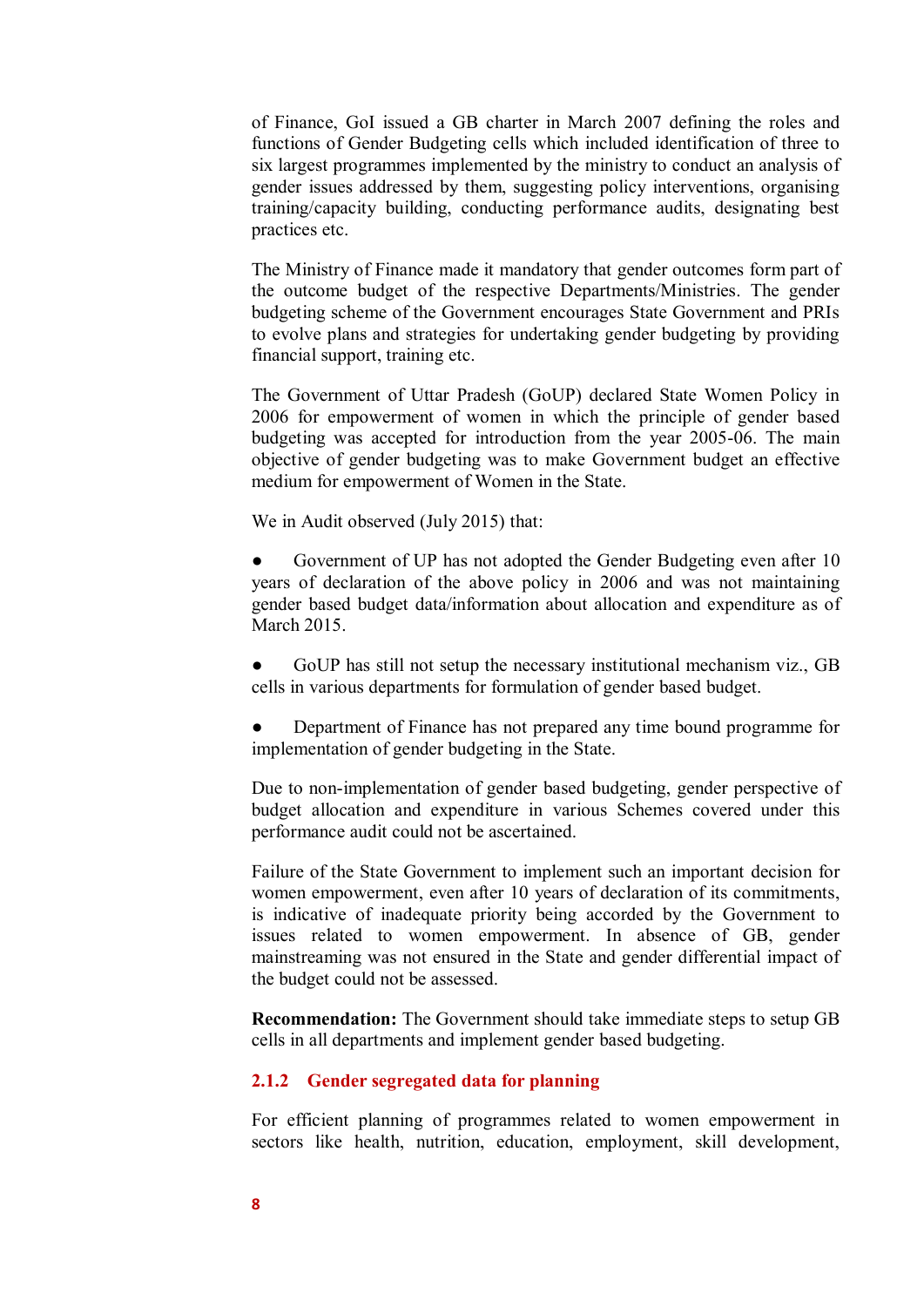training, sanitation, social security, housing, law and order etc., gender segregated data must be systematically collected for proper need assessment and subsequent evaluation of government interventions through various schemes and programmes.

It was, however, noticed in the performance audit that gender segregated data was not maintained by implementing agencies and, therefore, proper identification of beneficiaries, accurate need assessment of financial and other support required, and setting realistic performance targets and goals was not feasible. For instance, in ICDS, GoI had directed maintenance of gender segregated data at Agan Wadi Centres' level. However, no such data was maintained at Directorate level and, therefore, it was difficult to plan women centric activities to cater to the specific needs of women and adolescent girls. The Directorate did not have authentic data on nutritional and anaemic status of girls and women, which deprived the department from preparing comprehensive plans to cater to their specific needs and reduce prevalence of anaemia and other deficiencies as discussed in *Paragraph 5.2*.

**Recommendation:** Gender segregated data should be maintained by the implementing agencies at all levels for proper planning and efficient implementation of the schemes and ensuring that the specific needs of women and girl child are taken care of adequately to minimise gender gap/disparities.

#### **2.1.3 Identification of beneficiaries and other issues related to planning**

Non-conduct of base line surveys, lack of proper identification of beneficiaries, and non-fixation of targets/goals result in deficient planning in terms of inadequate coverage, improper focus and unrealistic/inaccurate commitment of resources. Improper identification of beneficiaries leads to coverage of ineligible beneficiaries and exclusion of genuine beneficiaries. We during performance audit of *Kishori Shakti Yojna* noticed that over aged girls were granted benefits in violation of scheme guidelines. Further, targets were also not fixed in Family Planning Programme for use of spacing methods.

Lack of proper assessment/survey may result in non-coverage of areas with high concentration of target groups, as was reported in *Ujjawala* scheme in which districts bordering Nepal had not been covered for setting-up of *Ujjawala* homes for trafficked women despite these districts being transit points for trafficking of women as per the report of United Nations Office on Drugs and Crime (UNODC). Specific issues relating to deficient planning have been discussed in the respective Chapters under the relevant schemes.

#### **2.2 Financial Management**

During the year 2010-15 an amount of  $\bar{\tau}$  25,408.86 crore was allocated/ released by  $GoI/GoUP$  for the programmes/schemes/ $Acts<sup>1</sup>$  covered under the

 1 PCPNDT, MTP, JSY, Family Planning, ICDS, KSY, Sabla, Ujjawala, Swadhar, ITP, IPC etc.